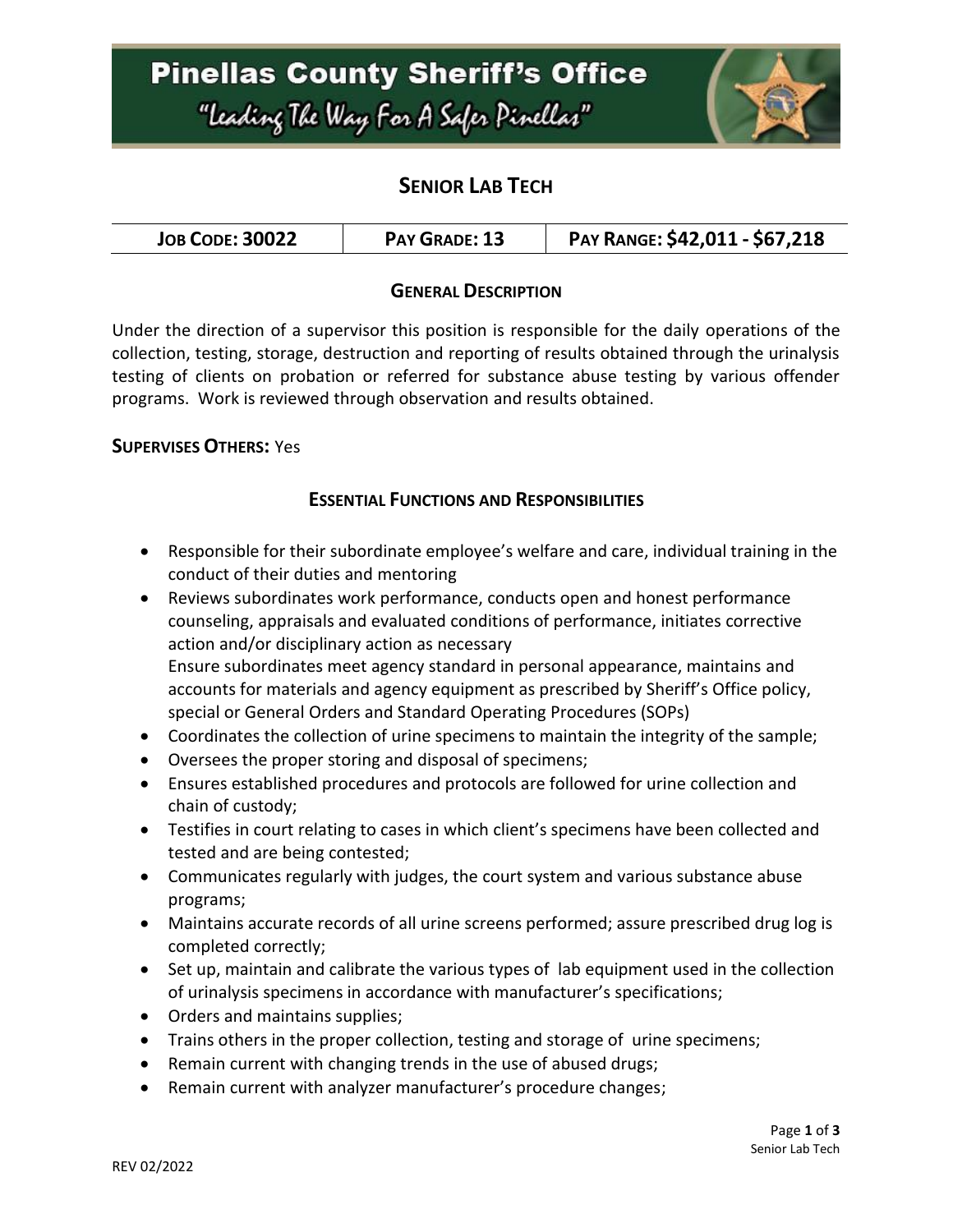# **Pinellas County Sheriff's Office** "Leading The Way For A Safer Pinellar"



- Maintain inventory of lab chemicals/supplies and submit orders as needed;
- Reviews and develops policies/procedures applicable to the collection of specimens;
- Participates in Sheriff's Office recruitment and community relations activities as directed.

Regular and reliable attendance is required as an essential function of the position.

This position may be considered essential and, in the event of an emergency or natural disaster, may be required to work.

This list is not intended to be all-inclusive and you may not be responsible for every item listed. The employer reserves the right to assign additional functions and responsibilities as necessary.

### **QUALIFICATIONS**

- High school graduation or equivalent diploma from an institution accredited by an accrediting body recognized by the U. S. Dept. of Education or licensed as a degree granting institution by the Commission for Independent Education AND One (1) year related experience AND two (2) years' supervisory experience
- Or equivalent combination of education and experience
- Certifications in MEDTOX E-Z Screen, V-Twin Operator, and DOT
- Must possess a valid Florida driver's license
- Consideration for this position requires a credit check

### **KNOWLEDGE, SKILLS, AND ABILITIES**

- Ability to operate various types of lab equipment used in the collection and testing of urine samples
- Ability to communicate in an effective manner during uncomfortable situations as well as when testifying during a court proceeding
- Ability to work with the public encompassing all types of behaviors
- Ability to multi-task, work with multiple samples, projects at the same time without becoming frustrated, disorganized or lose attention to detail
- Knowledge of the proper methods of handling bodily fluids
- Knowledge of drug terminology
- Ability to write accurate reports, develop policy/procedures and training materials
- Ability to perform all functions of the job classification without posing a direct threat to the health or safety of other individuals in the workplace